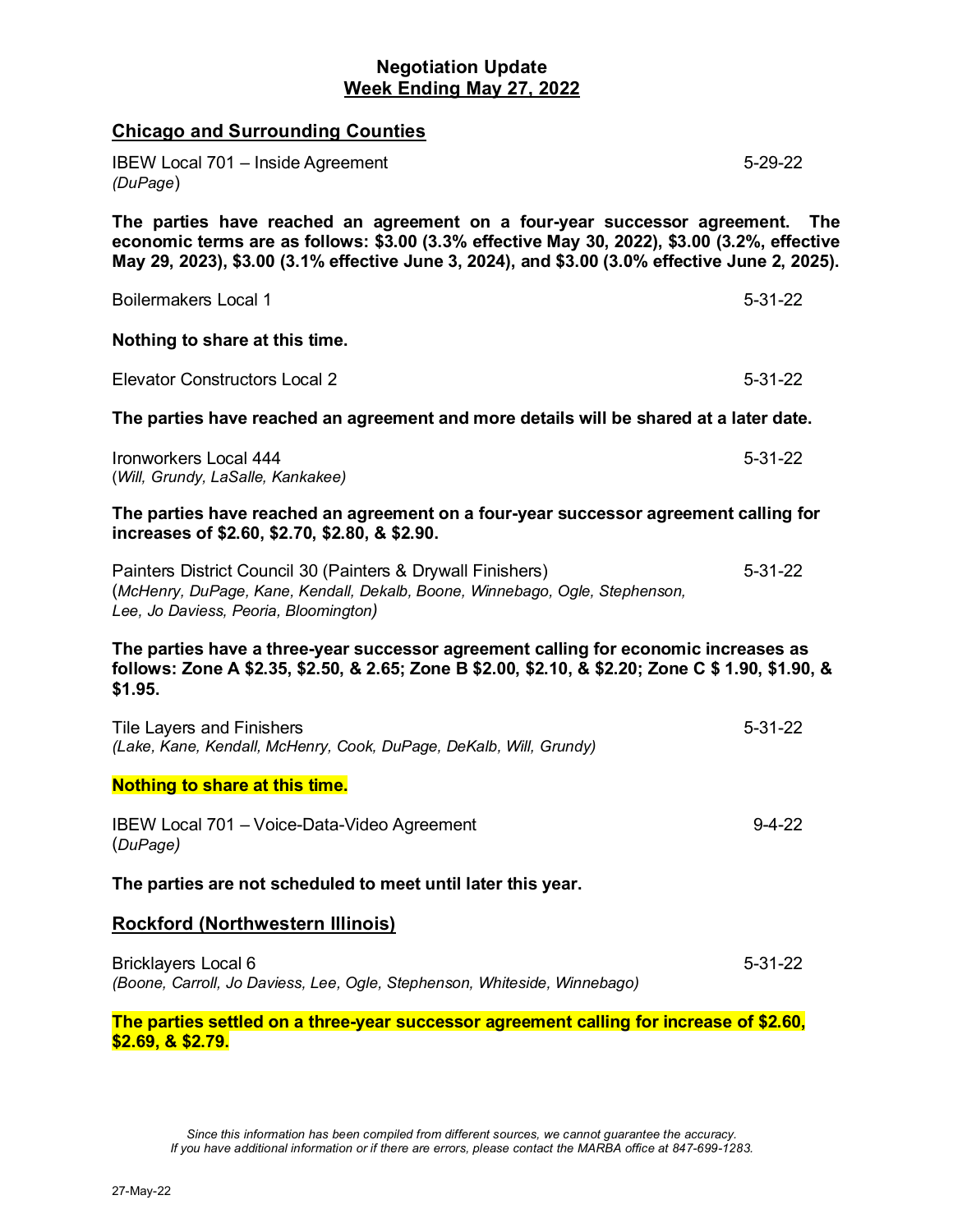| Carpenters Local 790 & 792<br>(Boone, Carroll, Jo Daviess, portion of Lee, portion of Ogle, Stephenson, Whiteside, Winnebago)                              | $5 - 31 - 22$ |
|------------------------------------------------------------------------------------------------------------------------------------------------------------|---------------|
| The parties settled on a three-year successor agreement calling for increase of \$2.65,<br><u>\$2.70, &amp; \$2.80.</u>                                    |               |
| Carpenters Local 790<br>(DeKalb, portion of Ogle, portion of Lee)                                                                                          | $5 - 31 - 22$ |
| The parties settled on a three-year successor agreement calling for increase of \$2.65,<br>\$2.70, & \$2.80.                                               |               |
| Cement Masons Local 11, Area 382<br>(Boone, Winnebago)                                                                                                     | $5 - 31 - 22$ |
| The parties have reached a three-year successor agreement calling for economic<br>increases of \$2.60, \$2.70, & \$2.80.                                   |               |
| Plasterers Local 11, Area 382<br>(Boone, Winnebago)                                                                                                        | $5 - 31 - 22$ |
| The parties have reached a three-year successor agreement calling for economic<br>increases of \$2.60, \$2.70, & \$2.80.                                   |               |
| Cement Masons Local 11, Area 587<br>(Lee, Whiteside, Ogle, Carroll, JoDavies, Stephenson, Dubuque, Delaware, Allamakee,<br>Clayton, Jackson, Jones, Olin)) | $5 - 31 - 22$ |
| The parties have reached a three-year successor agreement calling for economic<br>increases of \$2.60, \$2.70, & \$2.80.                                   |               |
| Plasterers Local 11, Area 587<br>(Lee, Whiteside, Ogle, Carroll, JoDavies, Stephenson, Dubuque, Delaware, Allamakee,<br>Clayton, Jackson, Jones, Olin))    | $5 - 31 - 22$ |
| The parties have reached a three-year successor agreement calling for economic<br>increases of \$2.60, \$2.70, & \$2.80.                                   |               |
| Laborers Local 32 & 727<br>(Lee, Whiteside, Winnebago, DeKalb, Stephenson, Jo Daviess, Carroll, Ogle)                                                      | 4-30-22       |
| The parties reached a three-year successor agreement calling for economic increases of<br>\$2.10, \$2.15, 8 \$2.20.                                        |               |
| Operating Engineers Local 150 - Building<br>(Boone, Carroll, DeKalb, Jo Daviess, Lee, Ogle, Stephenson, Whiteside, Winnebago)                              | $5 - 31 - 22$ |
| The parties have settled on a three-year successor agreement calling for increases of<br>\$3.17, \$3.23, 8 \$3.30.                                         |               |
| Operating Engineers Local 150 - Heavy & Highway<br>(Boone, Carroll, DeKalb, Jo Daviess, Lee, Ogle, Stephenson, Whiteside, Winnebago)                       | $5 - 31 - 22$ |
|                                                                                                                                                            |               |

**The parties have settled on a three-year successor agreement calling for increases of \$3.17, \$3.23, & \$3.30.** 

*Since this information has been compiled from different sources, we cannot guarantee the accuracy. If you have additional information or if there are errors, please contact the MARBA office at 847-699-1283.*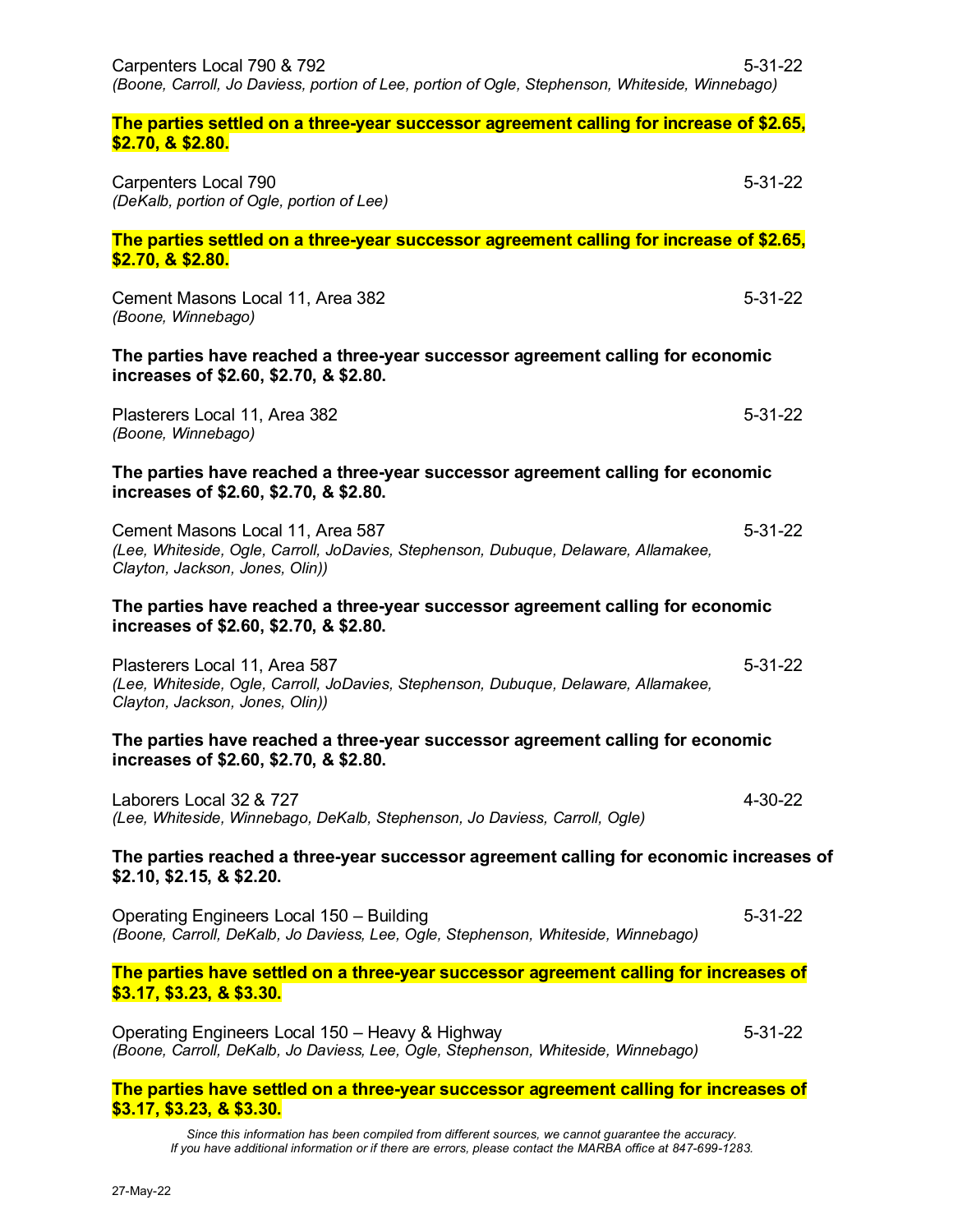Glaziers Local 157 *(McHenry, DuPage, Kane, Kendall, Dekalb, Boone, Winnebago, Ogle, Stephenson,* 4-30-22 *Lee, Jo Daviess, Peoria, Bloomington)*

### **The parties have a three-year successor agreement calling for economic increases of \$1.90, \$2.05, & \$2.15.**

Painters District Council 30 (Painters' & Drywall Finishers') 5-31-22 (*McHenry, DuPage, Kane, Kendall, Dekalb, Boone, Winnebago, Ogle, Stephenson, Lee, Jo Daviess, Peoria, Bloomington)* 

**The parties have a three-year successor agreement calling for economic increases as follows: Zone A \$2.35, \$2.50, & 2.65; Zone B \$2.00, \$2.10, & \$2.20; Zone C \$ 1.90, \$1.90, & \$1.95.**

## **Central Illinois**

Cement Masons Local 143 4-30-22 (*Champaign, Clark, Coles, Crawford, Cumberland, Douglas, Edgar, Ford, Iroquois, Piatt)* 

### **The have reached a three-year successor agreement calling for economic increases of \$1.70, \$1.73, & \$1.75.**

Laborers Southern & Central District Council Locals 159, 477, & 703 4-30-22 (*Springfield, Decatur, Champaign*)

**The parties have reached an agreement on a five-year successor CBA. The economic increases are \$1.60, \$1.65, \$1.70, \$1.70, & \$1.75. The increases are approximately 2.75% over the five years.** 

Sheet Metal Local 1 4-30-22 *(Peoria and Bloomington)* 

**The parties have reached an agreement on a five-year successor agreement. The economic increases are: \$2.31 (3.5%), \$2.31 (3.4%), \$2.31 (3.2%), \$2.31 (3.1%), & \$2.31 (3.0%). The parties also agreed journeymen will be required to take continuing education for four hours a year.** 

Tile Setters Local 8 4-30-22 (*Adams, Brown, Cass, Champaign, Christian, Clark, Coles, Crawford, Cumberland, Douglas, Edgar, Effingham, Ford, Green, Hancock, Jasper, Logan, Macon, Macoupin, Mason, McDonough, Menard, Morgan, Moultrie, Piatt, Pike, Sangamon, Schulyer, Scott, Shelby, Vermillion)*

**The parties have reached an agreement on a three-year successor CBA. The economic increases are \$1.50, \$1.54 & \$1.58 which equates to approximately 2.7% over the three years.**

Roofers Local 97 5-31-22 *(Champaign, Clark Coles, Cumberland, Douglas, Edgar, Ford, Lawrence, Vermilion, Moultrie, Piatt, Shelby, Effingham, Wabash*)

#### **The parties met on May 23. More information will be shared at a later date.**

*Since this information has been compiled from different sources, we cannot guarantee the accuracy. If you have additional information or if there are errors, please contact the MARBA office at 847-699-1283.*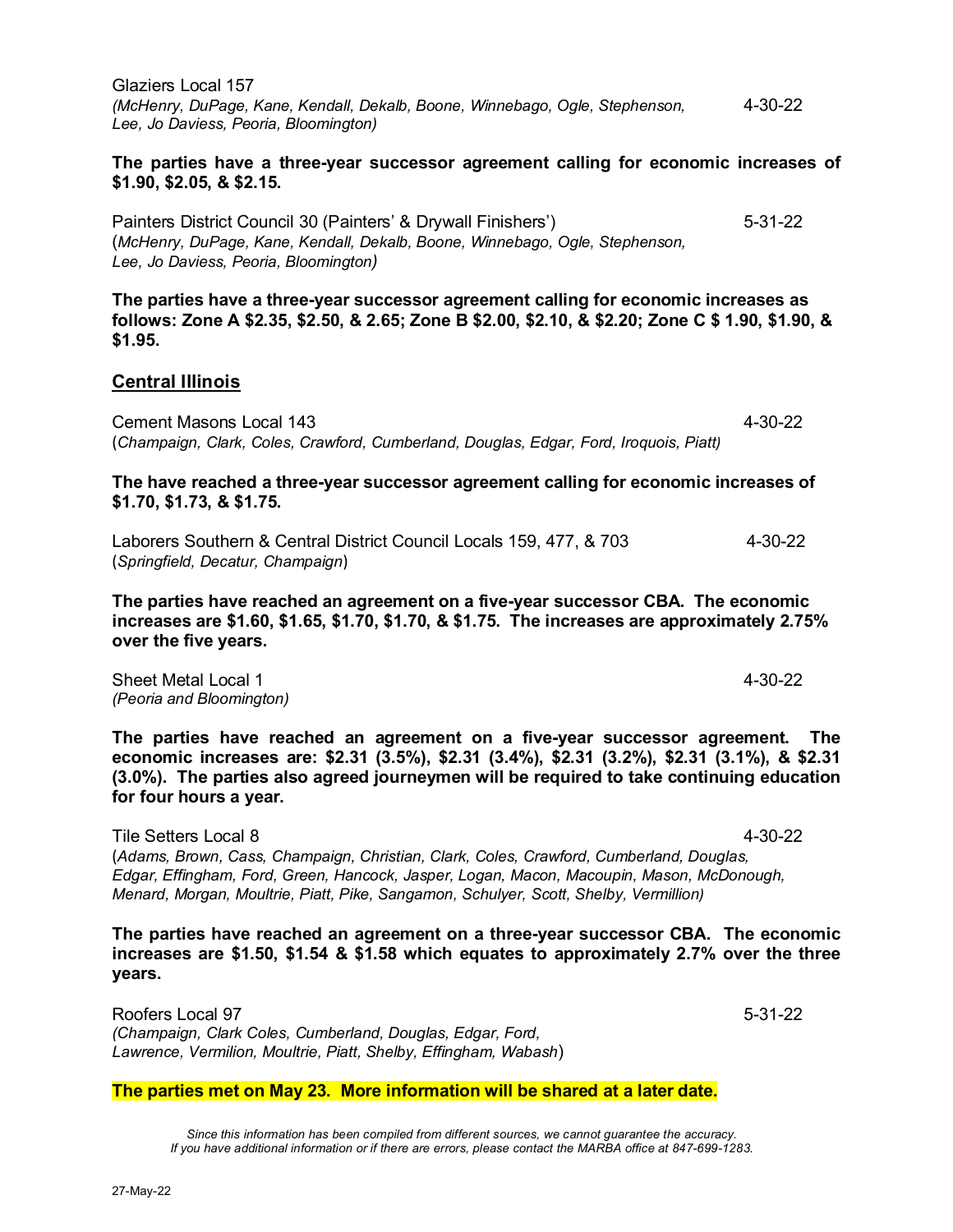## **Quad Cities**

Bricklayers Local 6 **4-30-22** (*Mercer, Rock Island, Scott*)

**The parties have reached a five-year successor agreement calling for economic increases of \$1.90 each year. This equates to 3.58%, 3.46%, 3.34%, 3.23%, & 3.03%.**

Carpenters Local 4 **4-30-22** (*Henry, Henderson, Mercer, Scott, Rock Island, Louisa, Muscatine)* 

**The parties met earlier this year and settled on a five-year successor agreement calling for economic increases of \$1.80, \$1.80, \$1.80, \$1.86, & \$1.92.** 

Cement Masons Local 18, Area 544 **4-30-22** 4-30-22 *(Henry, Henderson, Mercer, Scott, Rock Island, Cedar, Louisa, Muscatine, Scott, Washington)*

**The parties have settled on a five-year successor agreement calling for increases of \$1.90 each year of the agreement.** 

Laborers Local 309 4-30-22 (*Mercer, Rock Island*)

**The parties have reached a five-year agreement calling for economic increases as follows: \$1.80 (3.68%), \$1.60 (3.16%), \$1.60 (3.06%), \$1.50 (2.78%), & \$1.50 (2.71%).** 

Ironworkers Local 111 **6-30-22** (*Cedar, Clinton Jackson, Jones, Louisa, Muscatine, Scott*)

**The parties will be meeting as the contract gets closer to expiring.** 

| Roofers Local 32 | 6-30-22 |
|------------------|---------|
| (Quad Cities)    |         |

**The parties have settled on a two-year successor agreement calling for increase of \$2.25 & \$2.00.** 

### **Wisconsin**

| Bricklayers #8<br>(Milwaukee 4-County)                                                       | $5 - 31 - 22$ |
|----------------------------------------------------------------------------------------------|---------------|
| The parties have been in continued discussions as they work toward a successor<br>agreement. |               |
| <b>Building Laborers</b><br>(Milwaukee 4-County)                                             | $5 - 31 - 22$ |

**The parties have been in continued discussions as they work toward a successor agreement.** 

*Since this information has been compiled from different sources, we cannot guarantee the accuracy. If you have additional information or if there are errors, please contact the MARBA office at 847-699-1283.*